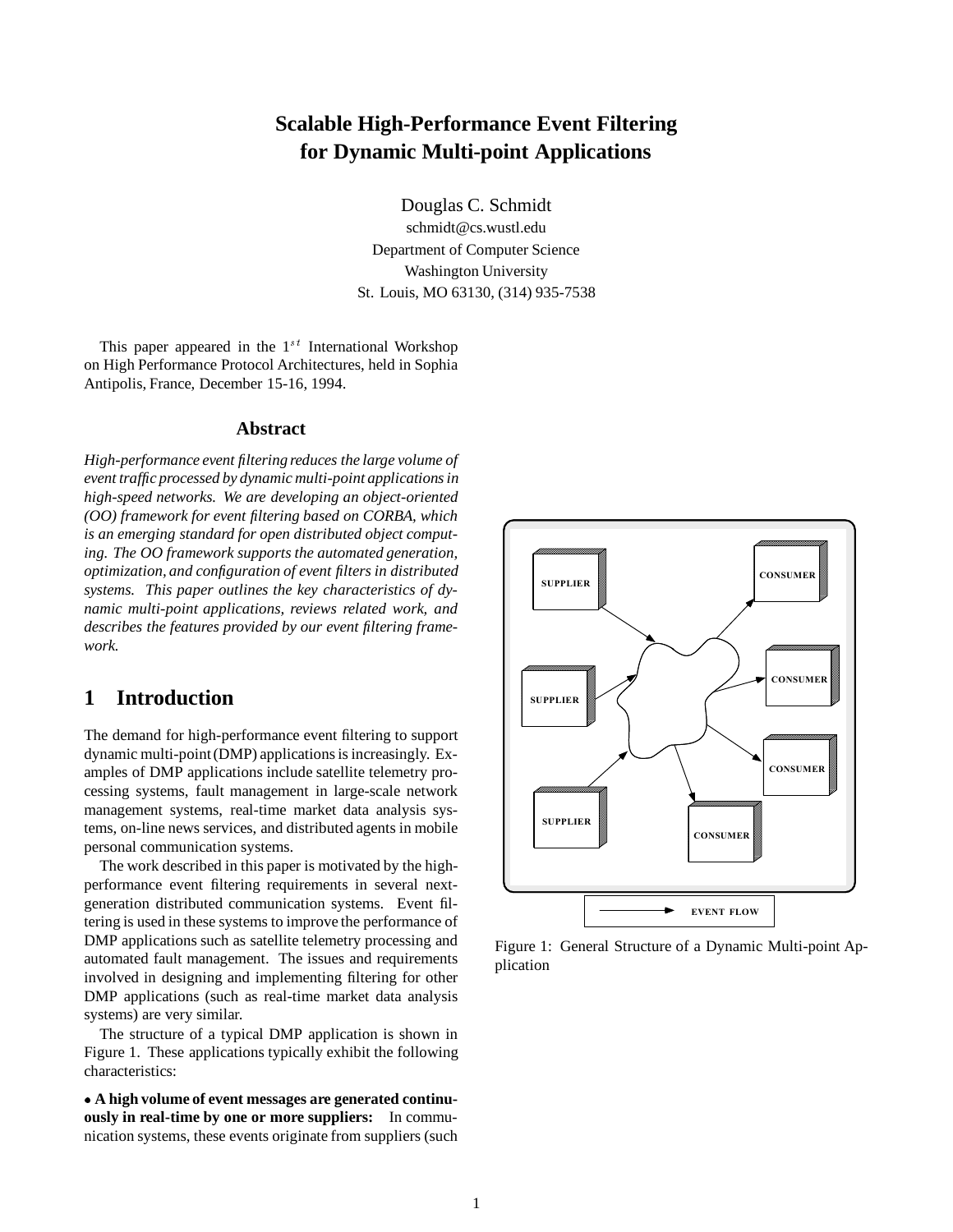as satellites), as well as from traps generated by managed objects (such as gateways and earth terminals).

 **The message formats of events are potentially complex:** Message formats contain both header fields (*e.g.,* timestamps, source/destination addresses, routing ids, priority levels) and data payload (*e.g.,* vectors of telemetry measurand values).

 **Zero or more consumers subscribe to a subset of the total events generated by the supplier(s):** Unlike traditional static multi-point applications (such as teleconferencing), each generated event may be received by a different subset of consumers, depending on consumer subscriptions and message contents. Filtering based upon message content may involve complex demultiplexing requires.

 **Event consumers reside on hosts that are geographically distant from event suppliers:** Moreover, consumers and suppliers are often separated by very high-latency communication links ,such as low-earth-orbit (LEO) and geosynchronous-orbit satellites, that exhibit high variation in delay.

 **Events may have different priorities and consumers may need to receive events in priority order:** This characteristic implies that some form of priority scheduling may be necessary to meet stringent DMP application performance requirements (*e.g.,* the automated event correlation in fault management subsystems).

 **Consumers may add, delete, or modify their subscriptions dynamically:** Thus, low setup/removal latency may be necessary to achieve the high levels of dynamism required to monitor, detect, and recover from resource failures that occur during system operation.

DMP applications are *multi-point* since any event that matches a subscription is delivered to the corresponding consumer. Likewise, DMP applications are *dynamic* since (1) each event potentially may be delivered to a different subset of consumers and (2) consumers are capable of updating their subscriptions at run-time in response to changes in their environment. In contrast, conventional multi-point applications (such as teleconferencing) generally exhibit much less dynamism. For instance, once a consumer has joined a multipoint group in an ATM switch, all data sent by a supplier is received by all other consumers who are members of the group  $[1]$ .

Since consumers in DMP applications do not subscribe to every event, aggregate system performance may be enhanced significantly via *event filtering*. Event filtering is a data reduction mechanism that eliminates unnecessary network traffic and unnecessary processing at consumer endsystems. In addition, filtering is used to demultiplex and classify events, which supports network monitoring and automated fault management.

Events may be filtered based on characteristics such as event type, event value, event generation time, event frequency, and event state changes. An event filter may contain relational operators, which enables arbitrarily complex filter expressions to be composed. To improve performance and flexibility, it may be necessary to install filters at various locations (such as event sources, destinations, and/or intermediate nodes) throughout a distributed system.

The remainder of this paper is organized as follows. Section 2 outlines and evaluates related research on event filtering; Section 3 describes the optimization techniques we are developing to support scalable, high-performance event filtering for DMP applications; and Section 4 presents concluding remarks.

# **2 Research Background**

## **2.1 Related Work**

Work on event filtering spans a number of domains, including distributed systems [2, 3], network management and network monitoring[4, 5, 6, 7, 8], user-level communication protocols [9, 10, 11, 12], and active databases [13, 14, 15]. This section outlinesrelevant related work on event filtering and evaluates this work in terms of its support for the characteristics of DMP applications outlined in Section 1.

## **2.1.1 Distributed Systems**

 **Isis News:** Isis [3] supports event filtering in its *Reliable Distributed Objects* (RDO) News service [2]. In Isis RDO News, filtering is performed at the destinations since all consumers in a process group receive all events sent by suppliers. Consumer filtering is limited to matching on character strings "keywords." Depending on the available network bandwidth and endsystem processing capacity, the RDO News filtering architecture may not scale to accommodate a large numbers of consumers that possess complex filtering requirements.

## **2.1.2 Network Management**

 **HP OpenView:** HP OpenView [4] provides an implementation of the ISO OSI event report management services [7]. HP OpenView filtering allows *Event Forwarding Discriminators* (EFDs) to be installed on remote agents in a network. An EFD contains an expression that filters events based on their type, value, generation time, and/or frequency. EFD filter expressions are described using GDMO, which is a schema for defining managed objects in a network. Open-View's implementation of OSI EFDs is inadequate for highperformance event filtering. It suffers from a highly inefficient process architecture that requires 4 context switches and 3 interprocess communication exchanges to receive, filter, and deliver each event end-to-end.

## **2.1.3 Packet Filters and Packet Classifiers**

The majority of related experimental research has focused upon various types of *packet filters* (also known as *packet classifiers* [12]). Packet filters were developed originally to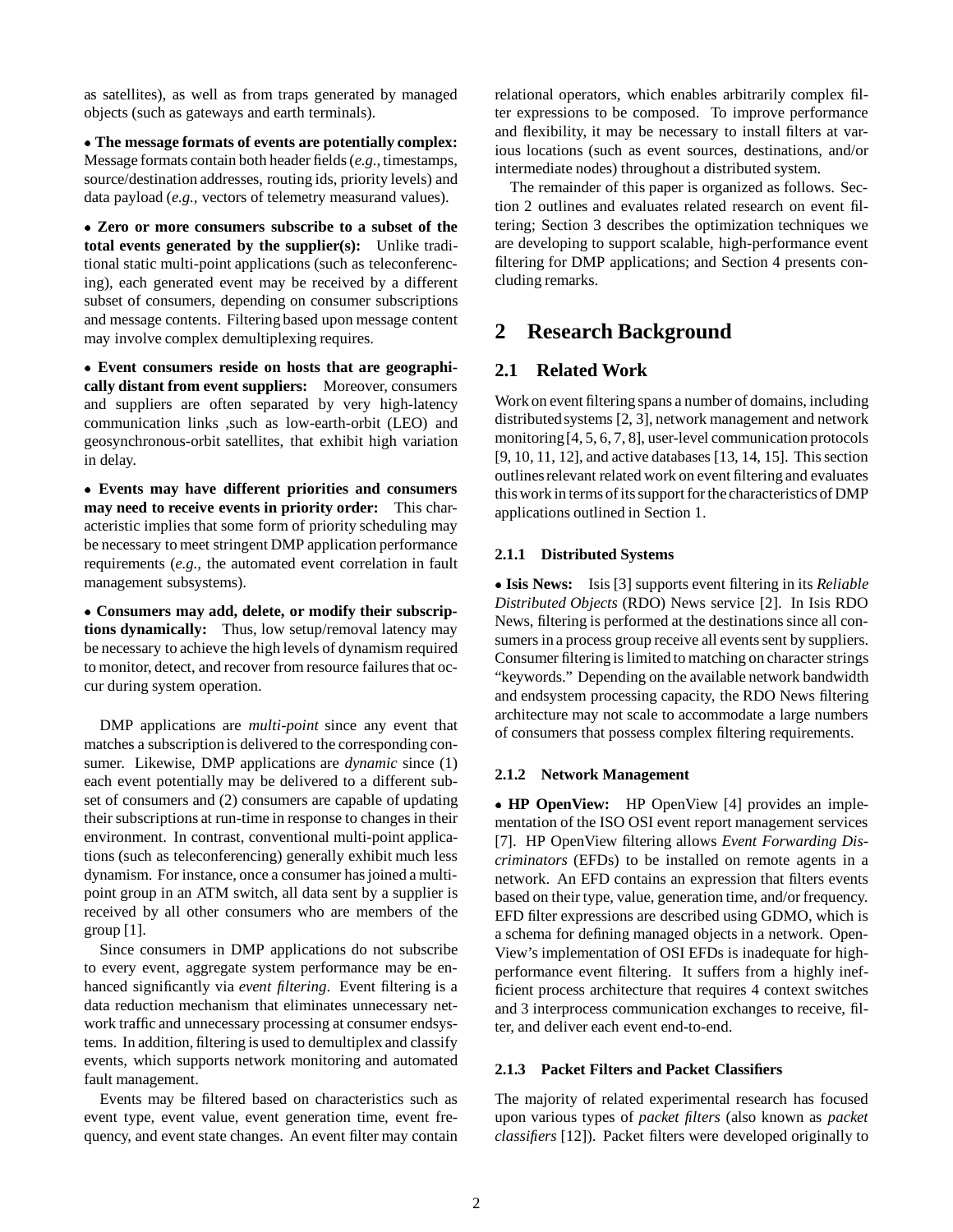support efficient demultiplexing for user-level implementations of network protocols [9]. In addition, they have been used to monitor traffic unobtrusively on promiscuous-mode networks [6, 5, 8].

The CMU/Stanford Packet Filter (CSPF) [9] and the Berkeley Packet Filter (BPF) [10] are two influential firstgeneration packet filter tools. Second-generation tools (such as the Mach Packet Filter (MPF) [11] and the PathFinder packet classifier [12]) enhance the scalability of firstgeneration tools by enabling the composition of multiple filters.

 **CSPF and BPF:** CSPF is a stack-based packet filter that operates on binary instructions (*e.g.,* pop and push). CSPF uses boolean expressions, along with a tree model, to configure its filtering engine. BPF extends and enhances CSPF to overcome certain performance limitations with CSPF. BPF uses a register-based execution model and and acyclic control graph, instead of CSPF's stack-based language and tree graph, respectively. In addition, BPF extends CSPF by handling packet fragmentation, delivery of out-of-order fragments, and variable-length headers.

Both CSPF and BPF maintain a list of configured packet filters (the list maybe reorganized dynamically to move frequently accessed filters to the front of the list). This approach works well if there are relativelyfew packet filters, or if only a small number of consumers are active simultaneously. When there are hundreds of filters and/or hundreds of consumers, however, this approach does not scale up since the time required to filter packets grows linearly with the number of filters.

 **MPF:** The Mach Packet Filter (MPF) is designed to support user-level implementations [16] of layered protocol stacks (such as TCP/IP). In this context, composing multiple packet filters helps to reduce demultiplexing overhead. Often, packets destined for separate connections on an endsystem contain a common prefix, followed by variation at a single point in the packet. For example, active TCP connections on an endsystem will have many IP header and TCP header fields in common (such as source and destination IP addresses). In this case, the only demultiplexing field that varies among arriving packets is the TCP destination port number. Thus, MPF associates a hash table with this field to demultiplex packets to different endpoints efficiently.

The MPF composition technique assumes the existence of a common prefix across protocol headers. This assumption enables low latency setup and removal of composite packet filters. However, this particular optimization strategy does not generalize to compose more complex filters.

 **PathFinder:** The PathFinder tool described in [12] presents a more general technique for coalescing filters with common prefixes. PathFinder is a packet classifier that combines software and hardware techniques to optimize the composition of complex filtering patterns. The software portion of PathFinder builds a directed-acyclic graph (DAG) interpreter based upon patterns specified by a user-defined declarative syntax. The PathFinder interpreter matches fields of incoming packets using information stored in the DAG.

PathFinder uses several novel features to support highperformance packet classification. For example, it adaptively reorders the DAG when pattern matches a composite pattern. This reordering process synthesizes and caches a new customized representation that reduces the number of comparisons for subsequent packets matching the pattern. In addition,PathFinder also offloads a portion of the packet classification logic into hardware, which may run on a network adapter board.

One limitation with PathFinder is the relatively high latency required to setup/remove patterns from the DAG (since the DAG must be searched from the root to the leaves when inserting/deleting a new pattern). In addition, the software implementation of the DAG uses an interpreter, rather than a compiler, which precludes several performance optimizations described in Section 3.2.1.

# **2.2 Evaluation of Related Work for DMP Applications**

Most of the widely available systems described above focus on packet filtering techniques for communication protocol stacks. This section describes several key differences between the environment and requirements of emerging dynamic multi-point(DMP) applications and the protocol stacks supported by conventional packet filters.

### **2.2.1 Message Formats and Filter Programming Notations**

Packet filters were originally designed to operate on protocol headers ranging from the transport layer to the data-link layer (*e.g.,* TCP/IP over Ethernet or ATM). These headers contain simple data types that have remained fairly stable over time. Therefore, packet filter techniques have been optimized to work well for relatively simple message formats that consist primarily of fixed-length fields containing integral values. In addition, filters are often programmed using "assemblylanguage" syntax that supports low-level features such as bitwise masking (which is necessary to extract bit-fields used by protocol designers to minimize network bandwidth at the expense of addition parsing overhead).

In contrast, the data formats of DMP event messages are often more complex and more diverse than the protocol headers supported by traditional packet filters. For example, filtering telemetry event messages involves comparing floating point numbers, variable-length arrays, and complex nested structures. Moreover, these message formats tend to evolve and change much more quickly than traditional protocol headers. Therefore, DMP applications typically require more flexible, higher-level notations to define message formats and to program filter expression logic.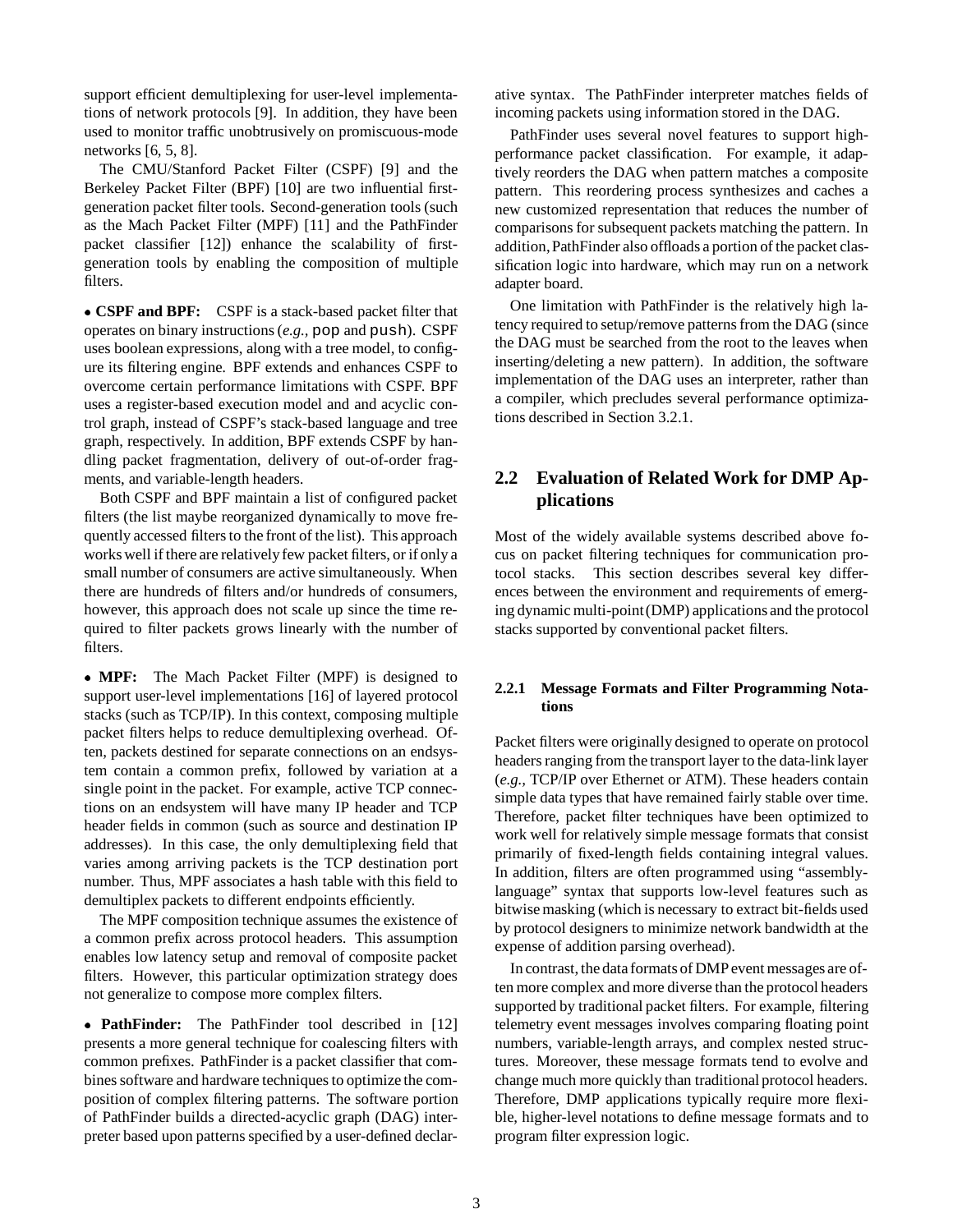#### **2.2.2 Event Filtering Criteria**

Packet filters typically support "stateless" filtering criteria based on simple equality and relational comparisons (such as matching the value of a field in a packet against a particular value). In general, support for "state-based" comparisons in traditional packet filters has been *ad hoc*, focusing primarily on filtering IP packet fragments [11, 12].

In contrast, DMP applications often require state-based filtering. For example, most satellite telemetry filtering is based upon changes of state (such as a telemetry measurand exceeding an aperture constraint by a specified threshold). Other state-based filtering criteria is based on frequency and time (such as detecting a particular error condition occurring <sup>x</sup> times over a certain period).

#### **2.2.3 Scalability**

Conventional packet filter tools [2, 9, 10, 11, 12] do not provide direct support for filtering other than at the destinations. This architecture is not scalable across large-scale DMP applications, where a large number of suppliers and consumers may exist. Real-time market data analysis systems used by Wall Street brokerage firms are an example of DMP application that require a high degree of scalability. These applications may be required to filter events for hundreds or thousands of geographically remote traders managing diverse portfolios in real-time.

#### **2.2.4 Dynamism**

Many DMP applications require the ability to dynamically add, delete, or update consumer subscriptions rapidly in response to changes in external conditions. For instance, the automated network fault management correlation systems install new filters in response to alarms triggered by managed objects in a high-speed network [15]. In general, conventional packet filtering tools do not provide comprehensive support for this degree of dynamism. PathFinder [12] does support the configuration of a secondary filter when a related primary filter matches (this is used to handle IP fragments). However, the functionality of the secondary filter is determined when the pattern is originally configured.

#### **2.2.5 Priority Scheduling**

DMP consumers may subscribe for events that have different levels of priority. For instance, consumers may require certain events (such as critical faults and recovery procedures), to be reported within specific time constraints. This time limit may be negotiated during subscription time [17]. In conventional packet filters, incoming packets are buffered in FIFO order at the end of device driver input queues, regardless of packet priority. However, to support real-time event filtering for DMP applications, queueing and filtering must be scheduled based upon the priority of an event.

#### **2.2.6 Protection Domain**

Existing packet filter implementations are based on interpreters. This is due largely to the kernel-resident environment of traditional packet filters. To reduce security and reliability risks, most operating systems do not provide convenient ways of compiling and dynamically linking filter code into an OS kernel. In contrast, DMP applications generally run in user-space rather than in an OS kernel. Therefore, optimization techniques (such as compilation, explicit dynamic linking, and parallelism) are often more feasible.

# **3 Optimization Techniques for Highperformance Event Filtering**

We are developing an object-oriented event filtering framework that is designed to satisfy the requirements of DMP applications discussed in Section 2.2. The framework is based on OMG CORBA [18] and OMG common object services [19], which are emerging standards for open distributed object computing.

This section outlines work in progress on the framework, which currently consists of research prototypes. When complete, the framework will support the generation, optimization, and flexible configuration of high-performance, scalable, and extensible event filtering mechanisms using the techniques described below.

## **3.1 Event Filter Generation**

To simplify and automate the description, processing, and optimization of event filters, the following high-level filter schema notation and declarative filter expression language are being developed.

#### **3.1.1 Event Schema Notation**

A schema is used to define the fields in an event. In our system, event schemas are described using a superset of the OMG CORBA interface definition language (IDL) [18]. CORBA IDL provides a simplified form of the  $C_{++}$  type system, but is not a full-fledged programming language.

CORBA IDL is similar in functionality to standard data definition languages such as ASN.1 and XDR. It provides support for basic types (such as long, short, char, and double), as well as composite types (such as fixed-length arrays, bounded and unbounded sequences, and discriminated unions). We are extending CORBA IDL to support packed bit-fields to support existing packet formats (such as TCP and IP headers).

The following interface illustrates the CORBA IDL syntax used to define the schema for events in a distributed logging service [20]:

```
// IDL schema definition
interface Logger
{
```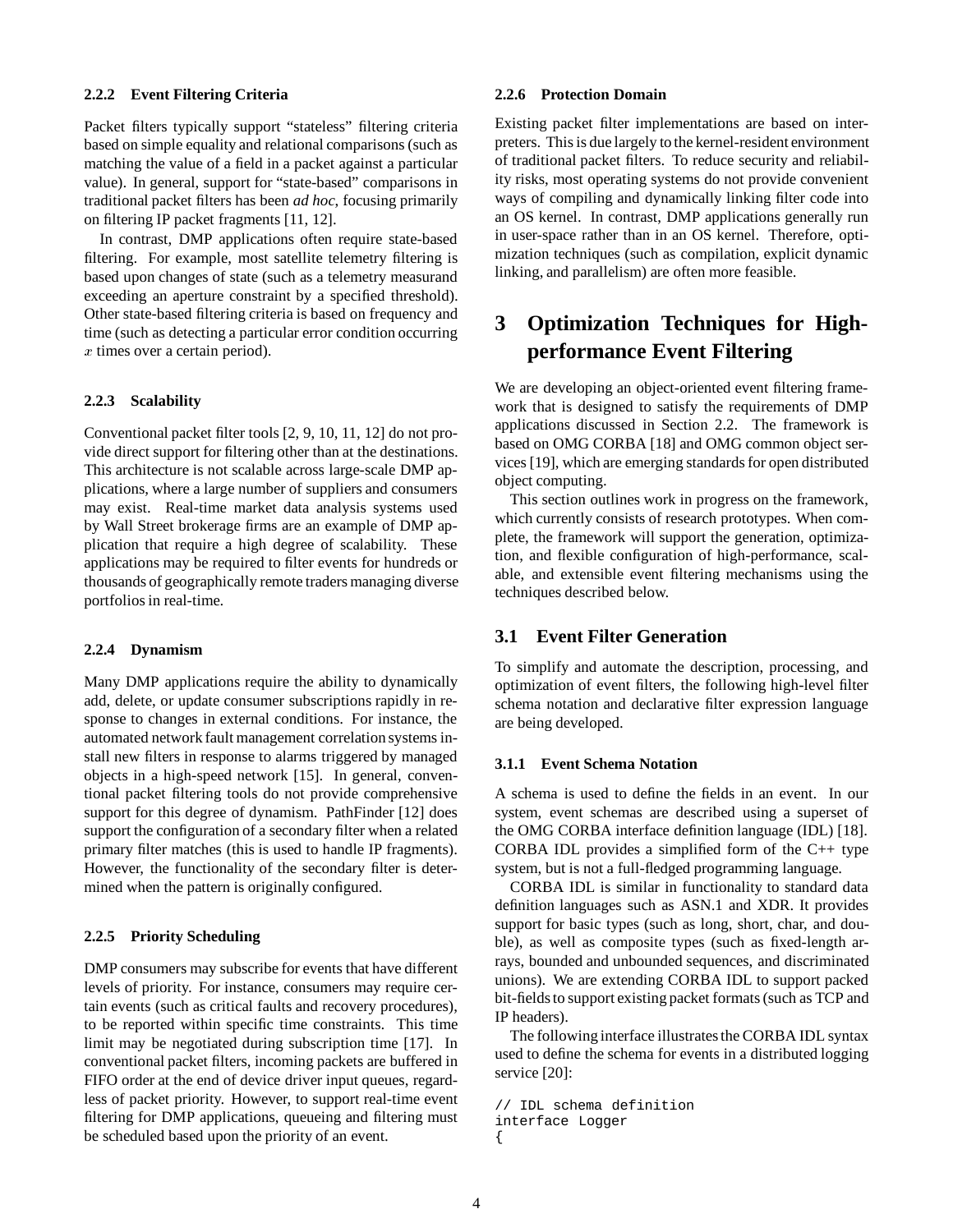```
// Types of logging messages.
 enum Log_Priority {
     LOG_DEBUG, // Debugging messages
     LOG_WARNING, // Warning messages
     LOG_ERROR, // Errors
     LOG EMERG // A panic condition
 };
  // Format of the logging record.
 struct Log_Record {
   Log_Priority type;
   long length;
   long time;
   long app_id;
   sequence msg_data<char>;
 };
};
```
The framework IDL compiler automatically translates this interface into an intermediate representation that may be interpreted directed or translated and optimized into a more efficient execution format (discussed in Section 3.2.1).

#### **3.1.2 Filter Expression Language**

This language enables the declaration of *filter expressions*. Filter expressions may contain relational operators, which enables the composition of arbitrarily complex filter expressions.

A filter generation compiler is used to transform a filter expression into executable code. By using a declarative language, the compiler will automatically detect inconsistencies between event schemas and filter expressions. This relieves a DMP application developer from focusing on low-level details of filter formats. In addition, the filter generation compiler may automate various filtering optimizations (such as the various techniques for composing filters described in Section 3.2.1).

The filter expression language enables filtering based upon stateless criteria (such as event type, event value, event generation time), as well as criteria that must retain state (such as event frequency and event state changes). The expression language is a superset of C++ expressions. The keyword this refers to the currently active message. Comparisons involving message history state are indicated by using the "{ }" operator. This operator may contain a range of values that refer to the previous messages (*e.g.,* this->field $\{0..9\}$  refers to the value of a field in the current and through the previous 9 messages).

Several short examples illustrating the use of the filter expression language are shown below. The fields accessed in the filter expressions correspond to the Logger IDL interface defined in Section 3.1.1.

```
// This filter matches if 10 consecutive
// error messages are sent from an
// application with an id of 2001.
"this->app_id == 2001
 &\& this->type{0..9} == Logger::LOG_ERROR"
```

```
// This filter matches if the absolute value
```

```
// of the length between two consecutive
// messages from application 2010 differ
// by more than 100 bytes.
"this->app_id == 2010
&\& abs (this->length{0} -
         this->length\{1\}) > 100"
// This filter matches if the time stamp
// of the message is between noon and 1
// pm.
"this->time >= 12:00:00
&& this->time <= 13:00:00"
```
# **3.2 Event Filter Optimizations**

The OO framework supports two general types of optimizationsfor DMP applications: *filteringoptimizations*and *transmission optimizations*. Filtering optimizations are designed to reduce the time required to determine the subset of consumers that have subscribed to receive an event message. Transmission optimizations are responsible for delivering a message with minimal overhead once the subset of consumers has been identified. Several filtering and transmission optimizations being investigated for the framework are described below.

### **3.2.1 Filtering Optimizations**

We are currently investigating a number of optimization techniques to enable scalable filtering of DMP application events. Three promising techniques discussed below include parallel processing of composite filters, trie-based filter composition, and context-free grammar-based filter composition using "skip-ahead parsing." Existing work has investigated several of these optimization techniques in the context of communication protocols [21] and packet filtering [12, 22]. However, there appears to be no comprehensive comparative study investigatingall three techniques in the context of DMP applications.

 **Parallel processing of composite filters:** We are using shared memory multiprocessors (*e.g.,* a 20-CPU SPAR-Ccenter 2000) to improve event filtering performance. In this approach, one or more filter expressions registered by a consumer are associated with each processing element (PE). When a message arrives it is stored in shared memory accessible to the PEs. Each PE then compares its collection of filter expressions against the relevant fields in the message. Messages that match filter expressions are subsequently delivered to the appropriate consumers.

An advantage of using parallelism is the relative ease of configuring and reconfiguring event filters in response to dynamically changing consumer subscriptions. A more challenging issue involves selecting the process architecture to use as the basis for parallelization. Task-based process architectures (which bind the PEs together with different filtering tasks or service layers) perform poorly on shared memory multiprocessors. Message-based process architectures (which bind the PEs with the individual messages or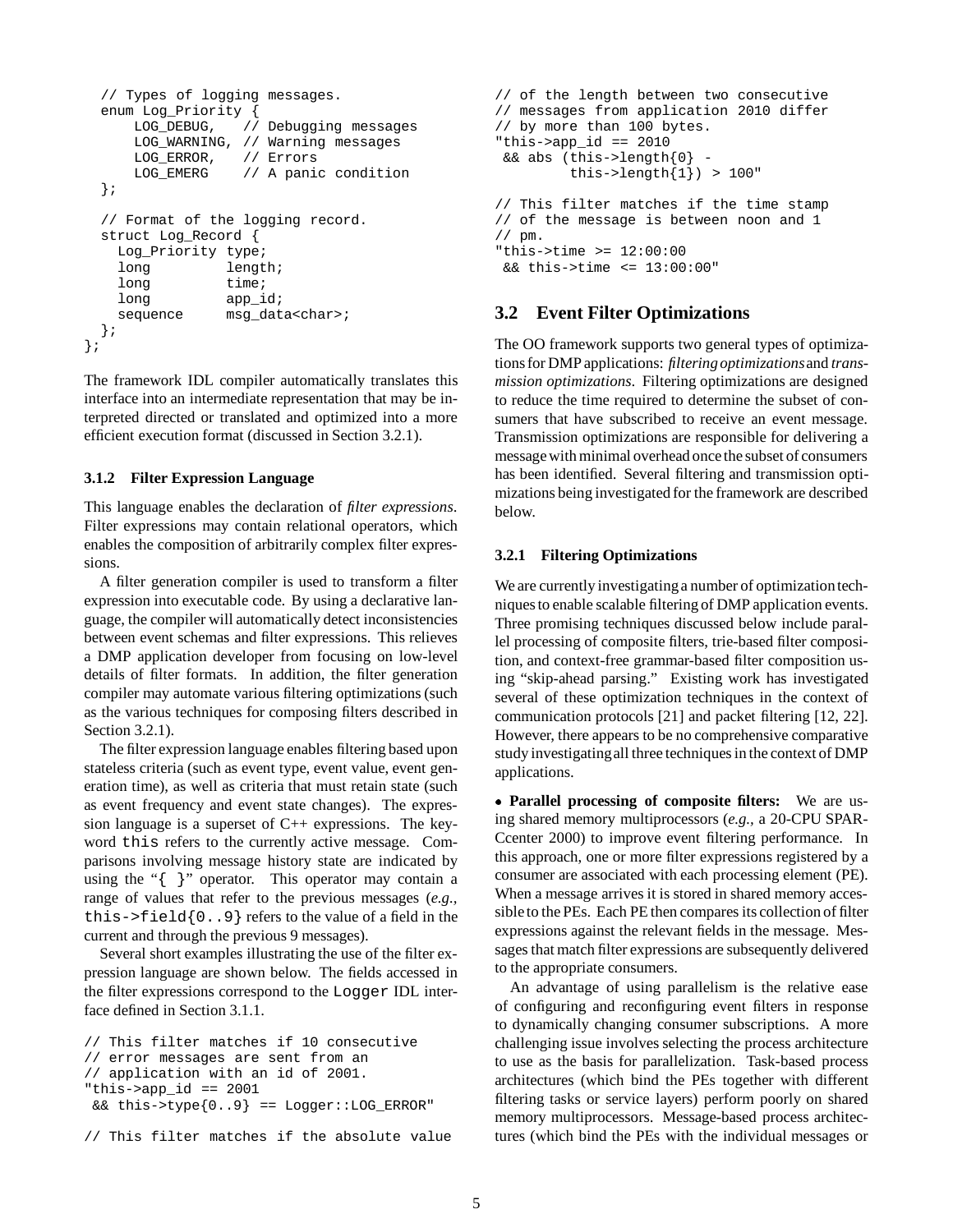connections to consumers) generally perform much better [21]. However, empirical tests are necessary to determine the circumstances under which types of message-based process architectures (*e.g.,* Connectional Parallelism or Message Parallelism) provide the highest performance.

One limitation with the current generation of parallel processing platforms is the cost of delivering each message to all PEs attached to the shared memory. A fairly high cost is generally incurred when accessing shared memory on standard I/O buses [23].

 **Trie-based Filter Composition:** We are also exploring optimization techniques that compose multiple filter expressions together using dynamic trie-based data structures. This trie-based approach is a generalization of the DAG-based techniques presented in [12]. Every node in the trie implements a particular type of branching mechanism. The branching mechanism selected at a node employs a lookup function (such as a hashing function, a binary search, or a series of inlined relational expression comparisons). During trie construction, the appropriate type of lookup function is selected based upon the type and the range of data values in a node.

For tries that contain a large amount of common prefixes, this technique reduces the number of operations required to process  $M$  messages of size  $L$  through  $N$  event filters from  $O(M \times L \times N)$  to  $O(M \times L)$ . This represents a substantial performance improvement when  $N$  becomes large (which is often the case for DMP applications containing hundreds or thousands of consumers).

 **Context-free Grammar-based Filter Composition:** A related optimization involves the use of automated compiler parsing and code generation techniques. In this approach, a finite automaton is created by combining a set of context free grammars that describe the composite filter expressions. A novel technique known as "skip-ahead parsing" [22] is used to eliminate unnecessary access to data fields within a message. An advantage of this approach is that the generated code may be optimized using compiler optimization techniques.

One drawback to using compilation is the relatively high latency required to compile and install, modify, or delete an event filter. OS support for explicit dynamic linking [24] helps to reduce this overhead to some extent.

Preliminary experiments on prototypes of our OO framework indicate that the appropriate choice of filtering optimization is affected significantly by the degree of dynamism required by a DMP application. Applications that tolerate high installation latency (such as SV telemetry processing, whose filtering constraints are generally fixed at initialization-time) benefit from the performance improvements from compiler-based optimizations. Conversely, applications that require frequent interactive updates (such as fault management applications initiated by network administrators) benefit from the parallel-based or trie-based schemes due to their lower (re)configuration latency.



Figure 2: Decentralized Event Filtering

## **3.2.2 Transmission Optimizations**

Applying the composite event filters to a message produces a multicast set that contains the address(es) of the consumer(s) for each message. Once this multicast address set is determined, additional transmission optimizations may be performed. The goal is to minimize the number of network packets used to deliver event messages to consumers. These optimizations take advantage of lower-level networking mechanisms (such as reliable transport multicast and ATM switch multicast) to minimize network traffic. For instance, ATM switch multicast uses port recycling and range-copying optimizations [1] to reduce the amount of copying necessary to multicast messages through an ATM switch. In turn, this helps to reduce unnecessary network traffic and avoid excessive event processing at endsystems.

## **3.3 Event Filter Configuration**

Our OO event filtering framework is designed to allow the flexible configuration of filters at various locations (such as event sources, destinations, and/or intermediate nodes) throughout a distributed system. This leads to several types of event filtering architectures illustrated in Figures 2, 3, and 4. This section discusses the advantages and disadvantages of each architecture.

 **Decentralized Event Filtering:** In certain DMP environments, it is beneficial to decentralize event filtering by performing it on consumer hosts (shown in Figure 2). This configuration is appropriate when the following pre-conditions exist: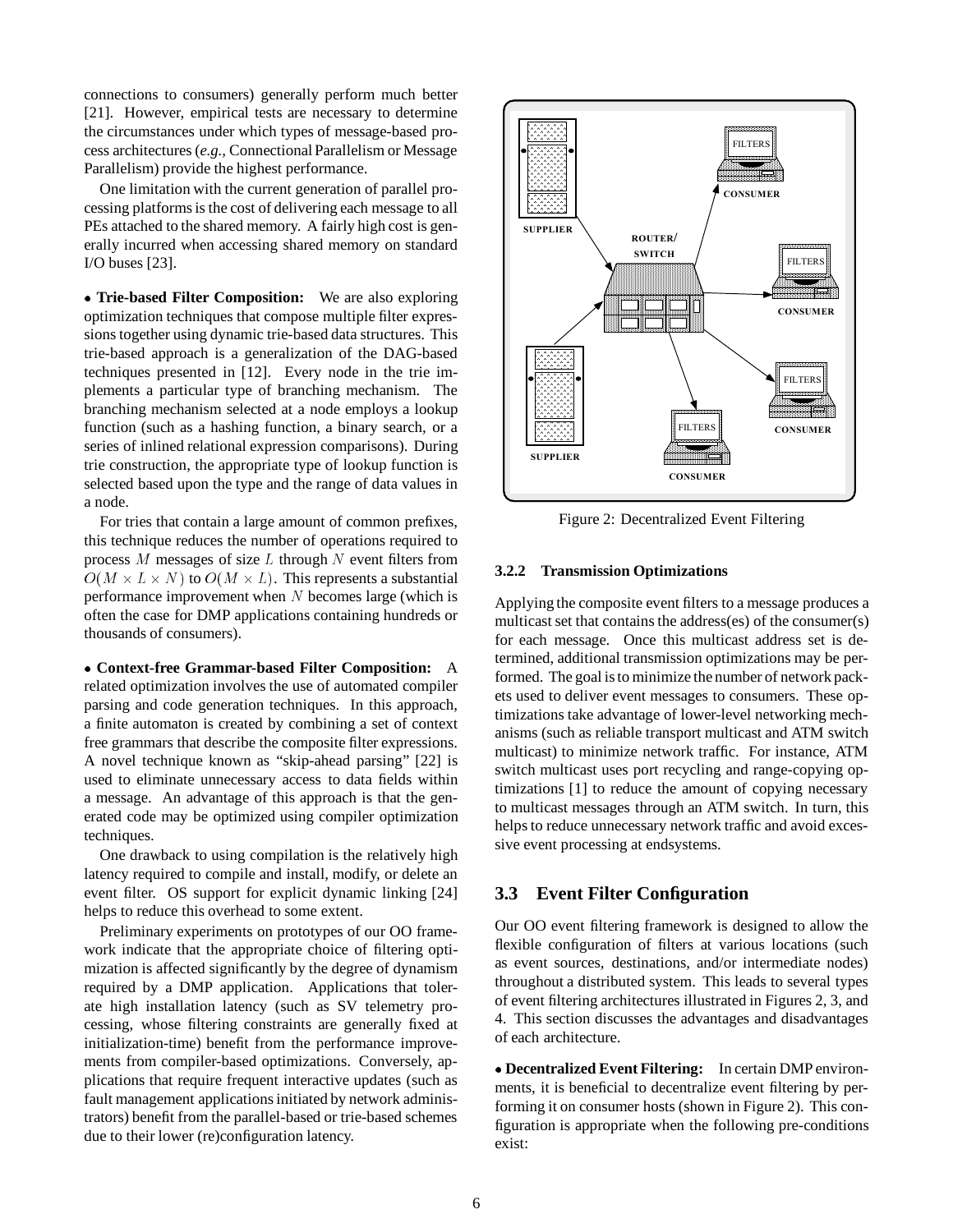

Figure 3: Centralized Event Filtering

- the consumer hosts are powerful workstation platforms;
- a high-speed network is available to connect the suppliers to the consumer hosts;
- consumers subscribe to most events;
- event filters are relatively complex.

When these conditions exist it may become more efficient to perform filtering in the consumer endsystems.

**Centralized Event Filtering:** In other DMP environments, it is beneficial to centralize the event filtering at a single event server (shown in Figure 3). This configuration is appropriate when the following conditions exist:

- an event server is installed on a high-performance platform (such as a multi-processor);
- the consumer hosts are run on less powerful platforms (such as inexpensive PCs);
- a relatively low-bandwidth (or highly congested) network connects the event server to the consumer hosts;
- consumers subscribe to a relatively limited subset of events;
- the complexity and number of event filters subscribed to by consumers does not produce a major processing bottleneck at the event server.

When these conditions exist, the network and the consumer hosts at the edges of the network are typically the processing bottleneck, rather than the event server. Therefore, a centralized event filtering architecture helps to off-load work from the network and the consumer hosts.

**Distributed Event Filtering:** More complex event filtering scenarios are also possible (shown in Figure 4). For



Figure 4: Distributed Event Filtering

example, network topology in complex systems may interconnect suppliers, event servers, and consumers that span multiple routers and switches, across local-area networks, as well as wide-area networks.

Conventional techniques [25, 26] for configuring flexible software systems possess performance limitations since they install distributed application services by spawning heavyweight processes and connecting these processes via heavyweight IPC mechanisms (such as pipes and sockets). In contrast, our OO framework supports flexible lightweight (re)configuration mechanisms based upon explicit dynamic linking and lightweight processes (threads) [24].

# **4 Concluding Remarks**

This paper describes research being conducted at Washington University on optimizations for high-performance event filtering. Efficient event filtering is crucial to reduce the large volume of event traffic processed by dynamic multi-point (DMP) applications (such as satellite telemetry processing and automated detection and recovery). Unlike related work, our optimizations are targeted for the requirements of DMP applications. Existingframeworks for event filtering (such as Isis, HP OpenView, DCE, CORBA, and packet filters) do not adequately address the usability, extensibility, performance, and scalability requirements of DMP applications.

To improve usability and extensibility we are developing an object-oriented framework for event filtering based on CORBA [18, 19]. The framework supports the automated generation and optimization of filter expressions based on the CORBA interface definitionlanguage (IDL). By selecting CORBA, we plan to leverage off emerging distributed object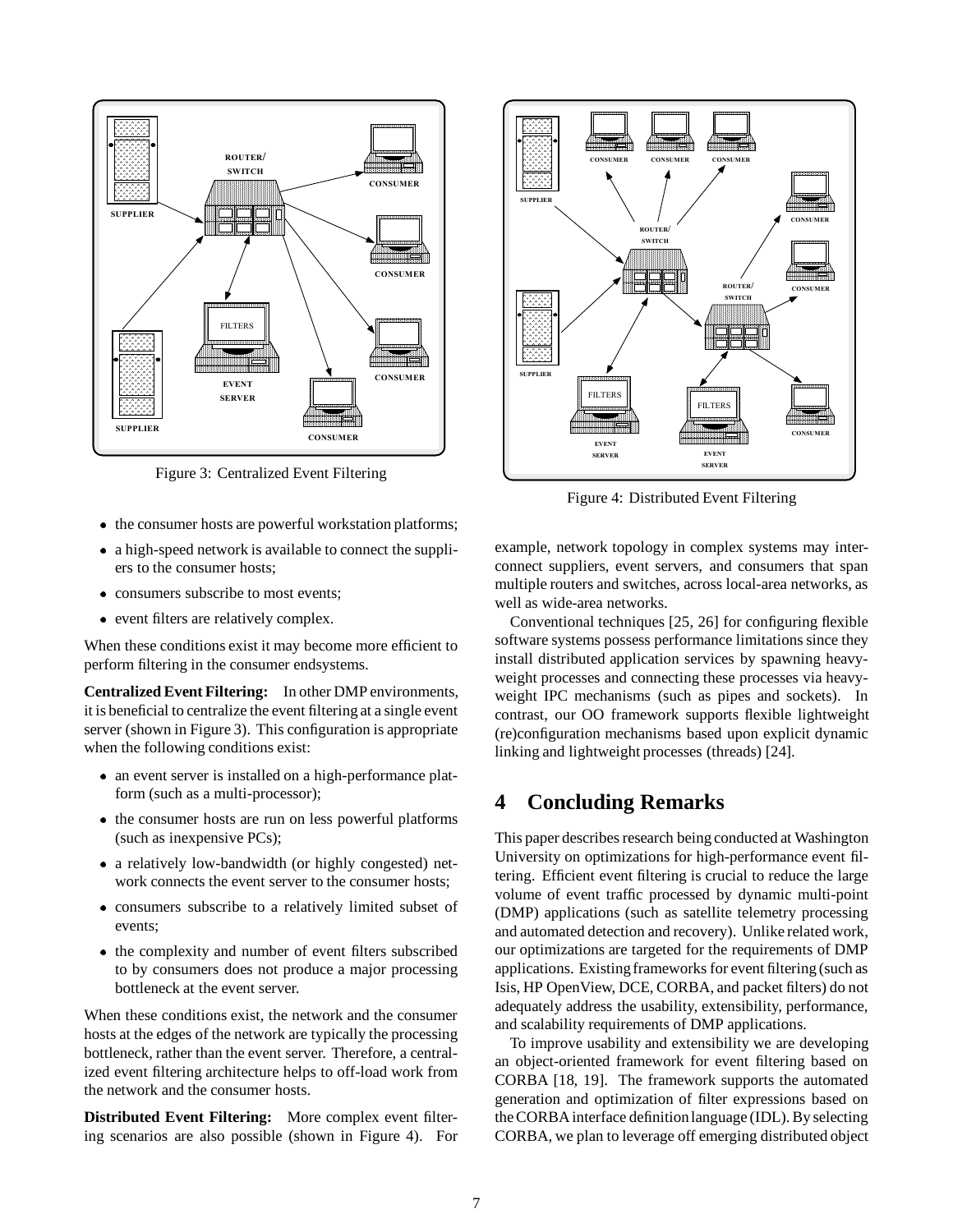development environments [27] and open system protocol specification techniques [28].

To improve DMP application performance and scalability, we are exploring optimization techniques to reduce event filtering overhead. These techniques employ parallel processing, dynamic trie-based search structures, and compiler technology based on context-free grammars to reduce the time required to filter messages exchanged by DMP applications in a distributed system.

## **Acknowledgements**

Portions of the research on optimizations for event filtering are being conducted in conjunction with George Varghese and Ron Cytron at Washington University.

# **References**

- [1] J. Turner, "An optimal nonblocking multicast virtual circut switch," in *Proceedingsof the Conference on Computer Communications (INFOCOM)*, pp. 298–305, June 1994.
- [2] Isis Distributed Systems, Inc., Marlboro, MA, *Isis Users's Guide: Reliable Distributed Objects for C++*, April 1994.
- [3] K. Birman and R. van Renesse, *Reliable Distributed Computing with the Isis Toolkit*. Los Alamitos: IEEE Computer Society Press, 1994.
- [4] K. S. Klemba, "Openview's Architectural Models," in *Proceedings of the* 1st *International Symposium on Integrated Network Management* (B. Meandzija and J. Westcott, eds.), pp. 565–572, IFIP, 1989.
- [5] R. T. Braden, "A Pseudo-machine for Packet Monitoring and Statistics," in *Proceedings of the Symposium on Communications Architectures and Protocols (SIGCOMM)*, (Stanford, CA), ACM, August 1988.
- [6] Sun Microsystems,Inc., Mountain View,CA,*NIT(4P); SunOS 4.1.1 Reference Manual*, Part number: 800-5480-10 ed., October 1990.
- [7] I. O. for Standardization, "Information Processing Systems Open Systems Interconnection - Part 5: Event Report Management Function," Tech. Rep. ISO/IEC DIS 10164-5, ISO.
- [8] J. C. Mogul, "Efficient Use of Workstations for Passive Monitoring of Local Area Networks," in *Proceedingsof the Symposium on Communications Architectures and Protocols (SIG-COMM)*, (Philadelphia, PA), ACM, Sept. 1990.
- [9] J. C. Mogul, R. F. Rashid, and M. J. Accetta, "The Packet Filter: an Efficient Mechanism for User-level Network Code," in *Proceedings of the* 11th *Symposium on Operating System Principles (SOSP)*, November 1987.
- [10] S. McCanne and V. Jacobson, "The BSD Packet Filter: A New Architecture for User-level Packet Capture," in *Proceedings of the Winter USENIX Conference*,(San Diego, CA), pp. 259– 270, Jan. 1993.
- [11] M. Yuhara, B. Bershad, C. Maeda, and E. Moss, "Efficient Packet Demultiplexing for Multiple Endpoints and Large Messages," in *Proceedings of the Winter Usenix Conference*, January 1994.
- [12] M. L. Bailey, B. Gopal, P. Sarkar, M. A. Pagels, and L. L. Peterson, "Pathfinder: A pattern-based packet classifier," in

*Proceedings of the*  $1^{st}$  *Symposium on Operating System Design and Implementation*, USENIX Association, November 1994.

- [13] N. Gehani, H. V. Jagadish, and O. Shmueli, "Compose: A System for Composite Event Specification and Detection," in *Book chapter in Advanced Database Concepts and Research Issues* (N. R. Adam and B. Bhargava, eds.), Lecture Notes in Computer Science, Springer Verlag, 1994.
- [14] S. Gatziu and K. R. Dittrich, "Detecting Composite Events in Active Database Systems Using Petri Nets," in *Proceedings of the* 4th *International Workshop on Research Issues in Data Engineering: Active Database Systems*, IEEE, February 1994.
- [15] O. Wolfson, S. Sengupta, and Y. Yemini, "Managing Communication Networks by Monitoring Databases," *IEEE Transactions on Software Engineering*, vol. 17, pp. 944–952, Sept. 1991.
- [16] C. Maeda and B. Bershad, "Protocol Service Decomposition for High-Performance Networking," in *Proceedings of the* 14th *Symposium on Operating System Principles*, (Asheville, North Carolina), ACM, December 1993.
- [17] S. F. Wu and G. E. Kaiser, "On Hard Real-Time Management Information," in *Proceedings of the* 1<sup>st</sup> *International Workshop on System Managment*, (Los Angeles, CA), IEEE, Apr. 1993.
- [18] Object Management Group, *The Common Object Request Broker: Architecture and Specification*, 1.2 ed., 1993.
- [19] Object Management Group, *Common Object Services Specification, Volume 1*, 94-1-1 ed., 1994.
- [20] D. C. Schmidt, "Reactor: An Object Behavioral Pattern for Concurrent Event Demultiplexing and Event Handler Dispatching," in *Pattern Languages of Program Design* (J. O. Coplien and D. C. Schmidt, eds.), Reading, MA: Addison-Wesley, 1995.
- [21] D. C. Schmidt and T. Suda, "Measuring the Performance of Parallel Message-based Process Architectures," in *Proceedings of the Conference on Computer Communications (INFO-COM)*, (Boston, MA), pp. 624–633, IEEE, April 1995.
- [22] M. Jayaram, R. K. Cytron, D. C. Schmidt, and G. Varghese, "Efficient Demultiplexing of Network Packets by Automatic Parsing," in *Submitted to the ACM SIGPLAN'95 Conference on Programming Language Design and Implementation*, ACM, 1994.
- [23] P. Druschel, M. B. Abbott, M. Pagels, and L. L. Peterson, "Network subsystem design," *IEEE Network (Special Issue on End-System Support for High Speed Networks)*, vol. 7, July 1993.
- [24] D. C. Schmidt and T. Suda, "An Object-Oriented Framework for Dynamically Configuring Extensible Distributed Communication Systems," *IEE/BCS Distributed Systems Engineering Journal (Special Issue on Configurable Distributed Systems)*, vol. 2, pp. 280–293, December 1994.
- [25] J. Magee, N. Dulay, and J. Kramer, "A Constructive Development Environment for Parallel and Distributed Programs," in *Proceedings of the*  $2^{nd}$  *International Workshop on Configurable Distributed Systems*, (Pittsburgh, PA), pp. 1–14, IEEE, Mar. 1994.
- [26] J. M. Purtilo, "The Polylith Software Toolbus," *ACM Transactions on Programming Languages and Systems*, To appear 1994.
- [27] C. Horn, "The Orbix Architecture," tech. rep., IONA Technologies, August 1993.